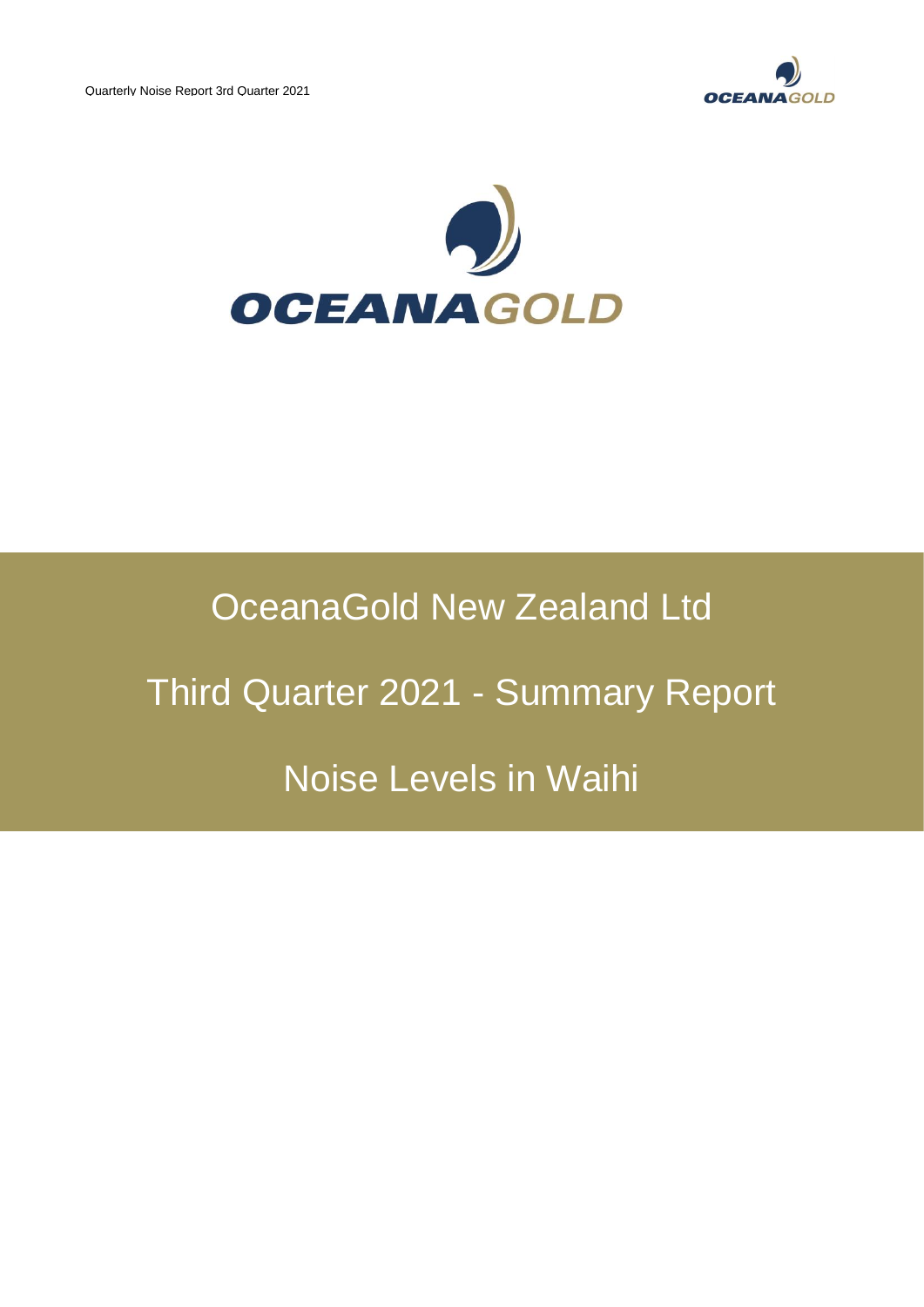

## **Contents**

| $\overline{4}$ |      |        |  |  |  |  |
|----------------|------|--------|--|--|--|--|
|                | 41   |        |  |  |  |  |
|                | 4.2. |        |  |  |  |  |
|                | 4.3. |        |  |  |  |  |
|                | 4.4. |        |  |  |  |  |
|                | 4.5. |        |  |  |  |  |
|                |      | 451    |  |  |  |  |
|                |      | 4.5.2. |  |  |  |  |
|                |      | 4.5.3. |  |  |  |  |
|                |      | 4.5.4. |  |  |  |  |
| 5              |      |        |  |  |  |  |
|                | 5.1  |        |  |  |  |  |
|                |      |        |  |  |  |  |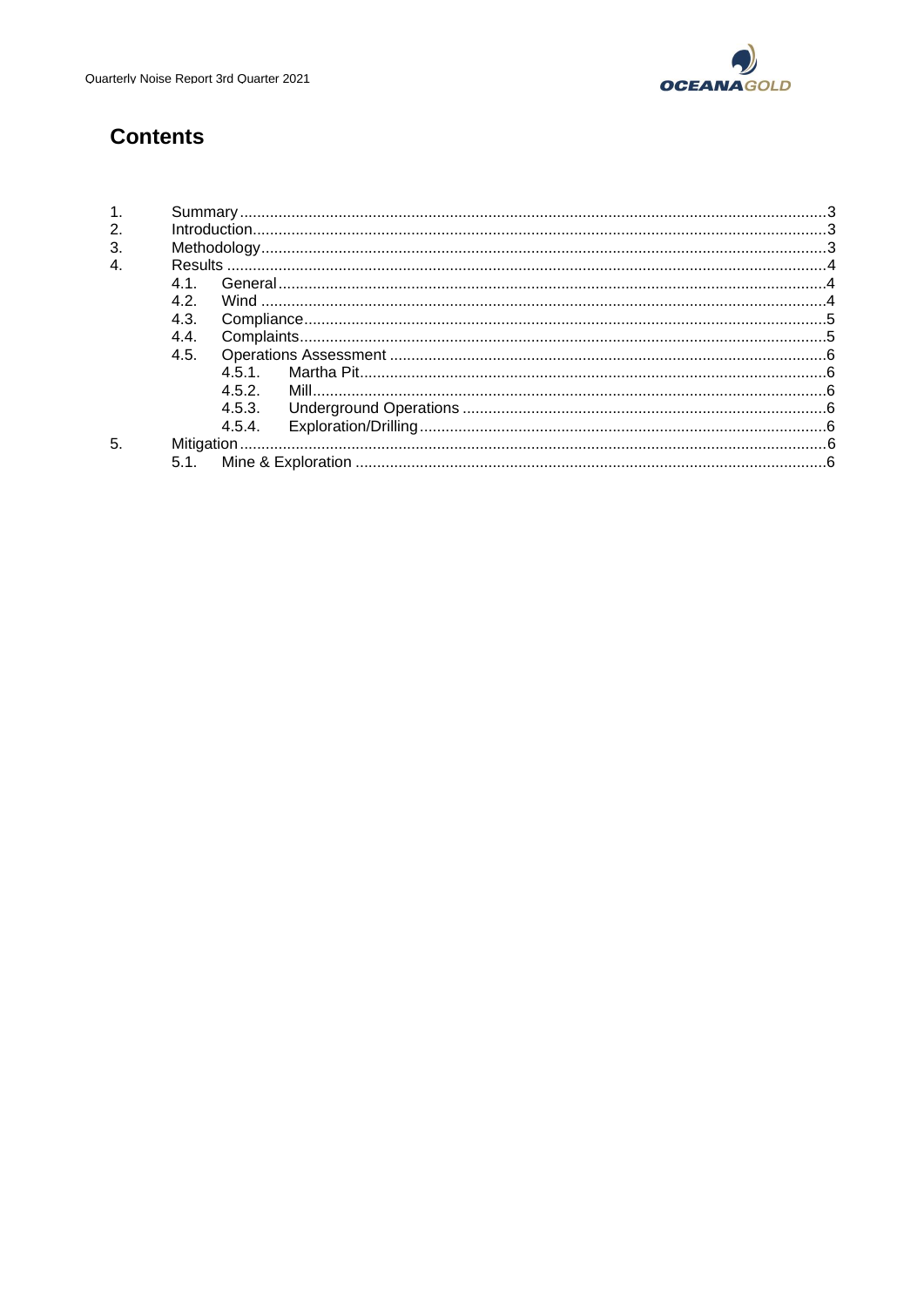

## **1. Summary**

Compliance against the consented noise limit(s) and New Zealand Standards was achieved during the third quarter of 2021. Two mean corrected noise level (MCNL) assessments were made during the period; one had all contributory readings in suitable meteorological conditions as required by the measurement standards and all were within consent limits.

Seven single compliance readings were made during the quarter. Six single corrected measurement levels (SCML) were taken in suitable met conditions and all were compliant.

No adverse wind conditions (>3 m/s), as recorded at the Kenny St meteorological station, occurred on the monitoring occasions.

Seven measurements were made of surface-related activities (e.g. stockpiling and ventilation) supporting underground operations. Day-time measurements were compliant with noise restrictions and returned levels ranging from 44 to 46 dB; the dominating noises were the vent shaft, traffic and birds. Night-time measurements of stockpiling and processing operations recorded levels between 32 and 35 dB. Together, these night readings returned a MCNL of 33 dB.

## **2. Introduction**

This report provides a summary of noise measurements and assessments undertaken by OceanaGold (NZ) Ltd Waihi Operations (OceanaGold) for the third quarter of 2021. The report is prepared to comply with the requirements of five consents:

- − Hauraki District Council (HDC) Land Use Consent (LUC) for Project Martha (LUC 202.2018.857.1, condition 26A) OceanaGold is required to submit quarterly summary reports to Council on representative noise levels.
- − Under the Noise Conditions of the LUC for the Favona Underground Mine (No. 85.050.326.E, condition 9) a summary report is required at the end of each 3-month period from commencement to completion of work.
- − Under the Noise Conditions of the LUC for the Trio Underground Mine (RC-15774, condition 6d) a summary report is required at the end of each 3-month period from commencement to completion of work.
- Under the Noise Conditions of the LUC for the Correnso Underground Mine (RC-202.2012, condition 11d) a summary report is required at the end of each 3-month period from commencement to completion of work.

For exploration drilling operations, the conditions set out in section 8.3.1 of the Hauraki District Plan apply. Any monitoring of these activities is also included in this report.

## **3. Methodology**

Sound measurements and assessments by OceanaGold comply with the consent conditions and the New Zealand Standards *NZS 6801:2008 Acoustics - Measurement of Environmental Sound and 6802:2008 Acoustics - Environmental Noise.*

Compliance noise is measured for a minimum of 15 minutes as required under the consent conditions. Compliance readings cannot always be made on every site visit or check due to excessive wind conditions (i.e. greater than 5 m/s).

Monitoring checks are made in response to complaints whenever necessary; initially to verify the noise level and subsequently (if necessary) to determine the effectiveness of any mitigating actions and/or the effect of changing wind conditions (changing wind strength or direction influences noise transmission between the mine and the receiver).

OceanaGold uses noise monitoring procedures to ensure conformance to the above standards and consent conditions, and to support noise mitigation protocols documented in the site Noise Management Plan. The noise mitigation protocols require review of wind conditions that could potentially result in noise levels generating complaints. Monitoring has shown that wind speeds over 3 m/s (as measured at the OceanaGold meteorological station at Kenny St) are likely to increase mine noise downwind of an activity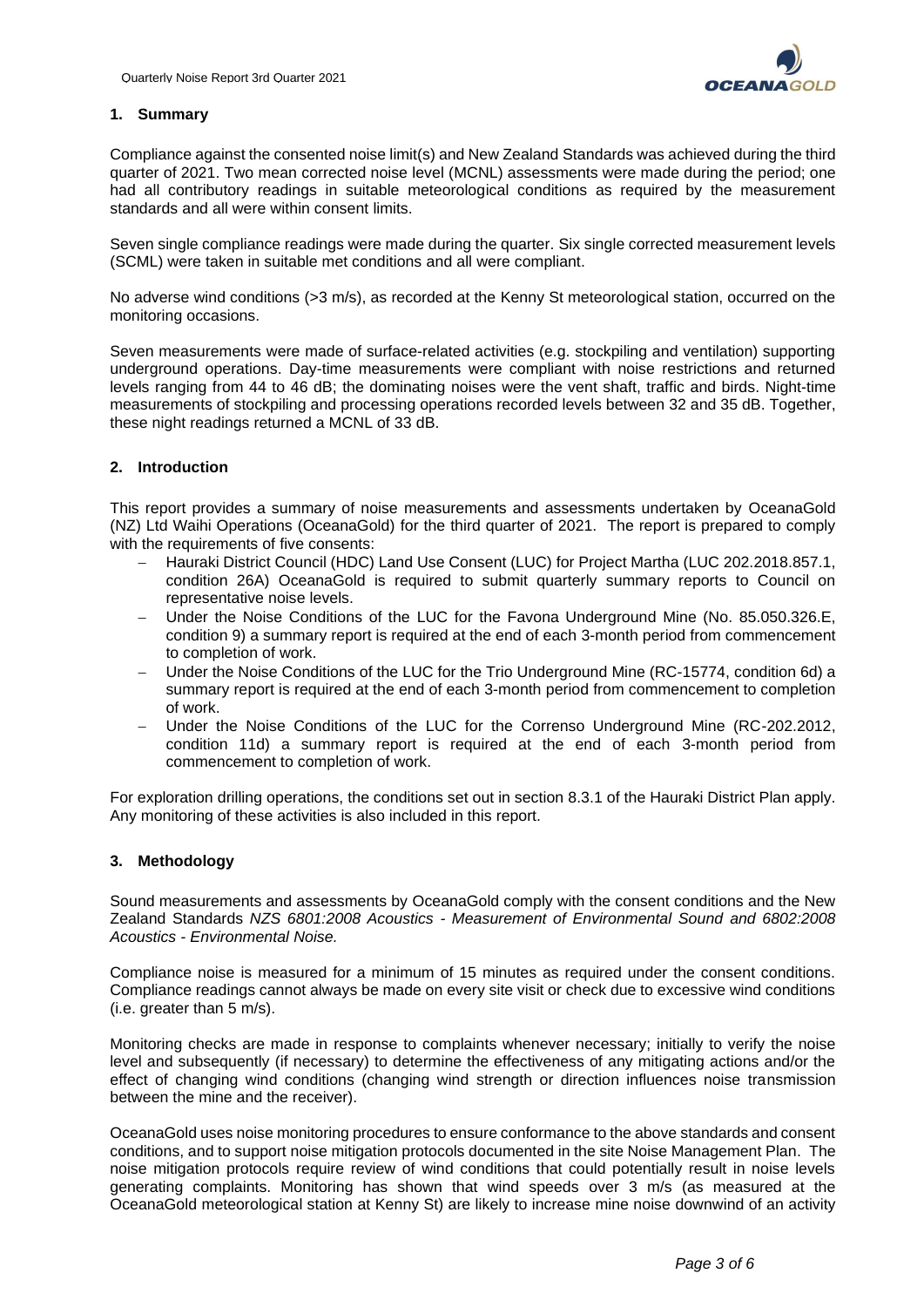

to levels that generate complaints. When such wind conditions occur, OceanaGold implements mitigating actions to reduce noise levels where practicable. During periods when high frequency sounds such as birds, cicadas and crickets become the controlling noise, a filter can be applied to noise measurements to exclude four and eight kHz (kilo-hertz) and enable analysis of the lower frequency noise levels (i.e. those usually associated with mine operations).

Wind has a significant influence on sound propagation. Sound measurement and assessment must take the effect of wind into account. Sound measurements are taken in conditions ranging from nil wind up to 5 m/s at the receiver (*NZS 6801:2008 Acoustics - Measurement of Environmental Sound*). Wind greater than 5 m/s is generally unacceptable for monitoring due to wind noise effects in the nearby environment (e.g. trees) and on the microphone.

Downwind, wind speeds of 3 - 5 m/s are considered marginal due to propagation of sound by wind from source to receiver. Conditions like those for which the compliance limits are set generally occur when wind speeds are less than 3 m/s *(Hegley, 2003: Evidence of Nevil Hegley – Favona Underground Project 2003 Final – 11/11/03*).

Wind speeds are recorded at the OceanaGold met station. These wind readings are assumed to represent the general wind conditions across Waihi and at the noise source (e.g. the mine).

Other meteorological factors influencing the overall sound environment include solar radiation, cloud cover, sunrise and sunset times, wind direction and the direction from source to receiver. These factors were also measured to derive a meteorological stability rating at the time of monitoring. Meteorological stability categories of 4 (neutral) or 5 (slightly positive) are considered suitable meteorological influences on sound propagation and are used to determine noise compliance (*NZS 6801:2008 Acoustics - Measurement of Environmental Sound* (HDC LUC 97/98-105, Condition 3.8 (e))).

## **4. Results**

## **4.1. General**

Monitoring activity for the period is shown in Table 1.

| <b>able 1.</b> INDISE INDITIONING ACTIVITY |                              |                               |                                             |                                |                                  |  |
|--------------------------------------------|------------------------------|-------------------------------|---------------------------------------------|--------------------------------|----------------------------------|--|
|                                            | Number of<br>days<br>checked | Number of<br>days<br>measured | Number of checks<br>(compliance &<br>other) | Number of<br>complaint<br>days | Number of<br>complaint<br>checks |  |
| July                                       |                              |                               |                                             |                                |                                  |  |
| <b>August</b>                              |                              |                               |                                             |                                |                                  |  |
| <b>September</b>                           |                              |                               |                                             |                                |                                  |  |
| <b>QR Total</b>                            |                              |                               |                                             |                                |                                  |  |

**Table 1:** Noise monitoring activity

*Note: the complaint monitoring referred to above relates to follow-up monitoring from the previous quarter.*

## **4.2. Wind**

Adverse wind conditions did not occur at the met station (0/7) during the monitoring occasions (see Table 2). While it is the general prevailing wind condition as measured at the met station that primarily affects noise propagation, measurements may be made under adverse conditions if the wind at the receiver or at street level is generally more favourable for monitoring. Even then, representative noise measurements of mining activities are not always possible due to wind noise. Periods of high wind strengths were not experienced during monitoring this period.

**Table 2:** Percentage of monitoring time average wind speeds greater or equal to 3 m/s

|                 | <b>Receiver</b> | <b>Met Station</b> |
|-----------------|-----------------|--------------------|
| July            | 0%              | 0%                 |
| August          | 0%              | 0%                 |
| September       | 0%              | 0%                 |
| <b>QR Total</b> | 0%              | 0%                 |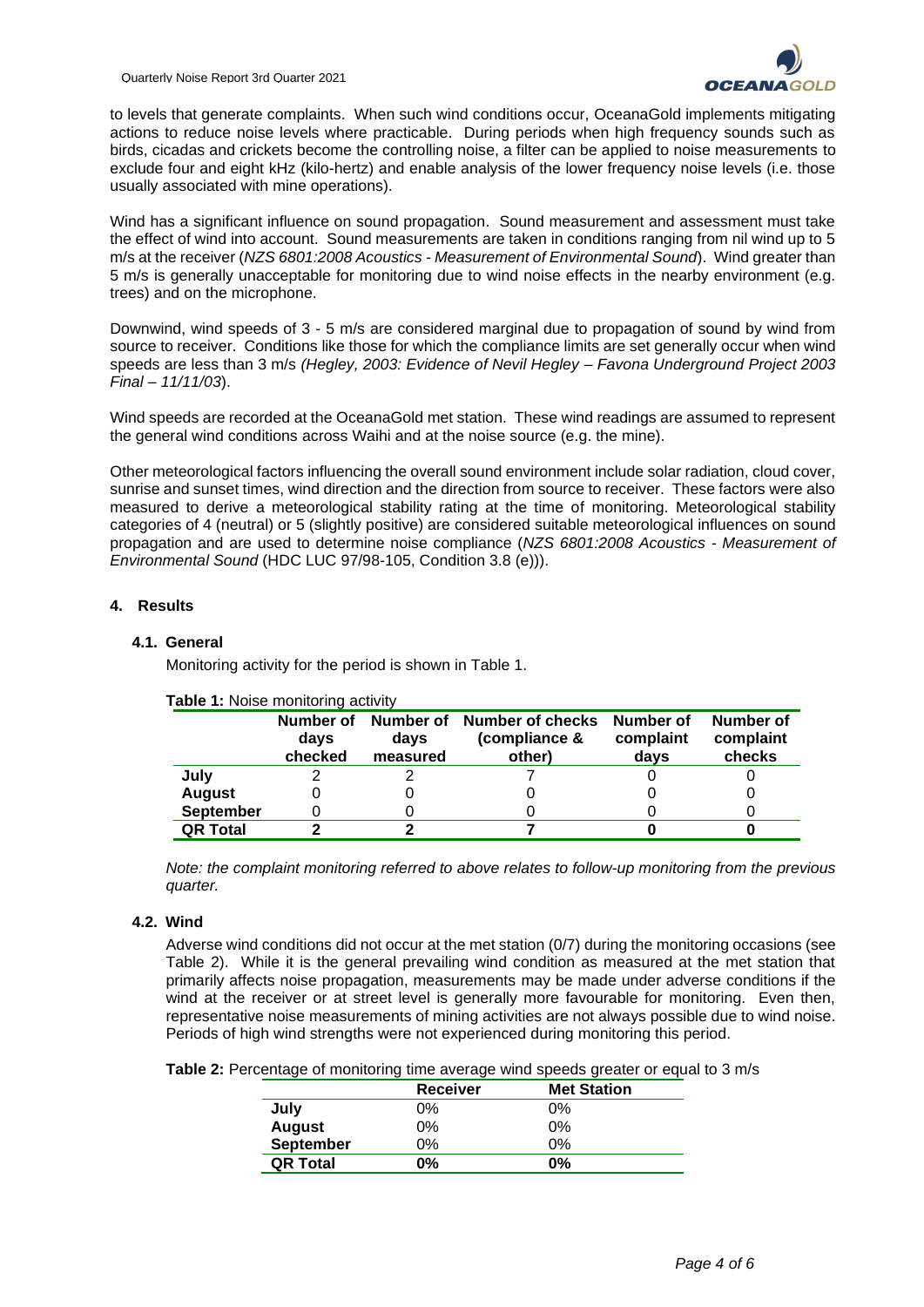86% (6/7) of the compliance measurements made in the reporting period were in suitable met conditions (as measured at the met station). While there were no adverse wind conditions, other conditions (wind direction, solar radiation, and cloud cover) also influence suitable met assessments. Monitoring in suitable met conditions occurred on the same number of occasions during this reporting period as the last reporting period (6).

### **4.3. Compliance**

No mine dominated SCML exceeded compliance levels in suitable met conditions during the reporting period (see Table 3).

|                  | <b>Total SCML</b><br>calculations | <b>Mine-dominated</b><br><b>SCML over</b><br>$(limit + 5 dB)$ | <b>SCML</b> in<br>suitable met | Mine-dominated<br><b>SCML over in</b><br>suitable met |
|------------------|-----------------------------------|---------------------------------------------------------------|--------------------------------|-------------------------------------------------------|
| July             |                                   |                                                               |                                |                                                       |
| <b>August</b>    |                                   |                                                               |                                |                                                       |
| <b>September</b> |                                   |                                                               |                                |                                                       |
| <b>QR Total</b>  |                                   |                                                               |                                |                                                       |

## **Table 3:** Summary of Single Corrected Measured Levels (SCML)

Two MCNL assessments were made during the quarter. One assessment had all contributing measurements in suitable met conditions (see Table 4); this measurement was compliant with the consented noise limit.

#### **Table 4:** Summary of Mean Corrected Noise Levels (MCNL)

|                  | <b>Total MCNL Marginal</b><br>calculations | <b>MCNL</b> | <b>MCNL 5 dB</b><br>over limit | <b>MCNL</b> in | <b>MCNL over limit</b><br>suitable met in suitable met |
|------------------|--------------------------------------------|-------------|--------------------------------|----------------|--------------------------------------------------------|
| July             |                                            |             |                                |                |                                                        |
| <b>August</b>    |                                            |             |                                |                |                                                        |
| <b>September</b> |                                            |             |                                |                |                                                        |
| <b>QR Total</b>  |                                            |             |                                |                |                                                        |

#### **4.4. Complaints**

There were no complaints in relation to mining-related noise (Figure 1) during the reporting period (note: blast related issues are documented in the quarterly vibration report).



**Figure 1:** Noise complaint history